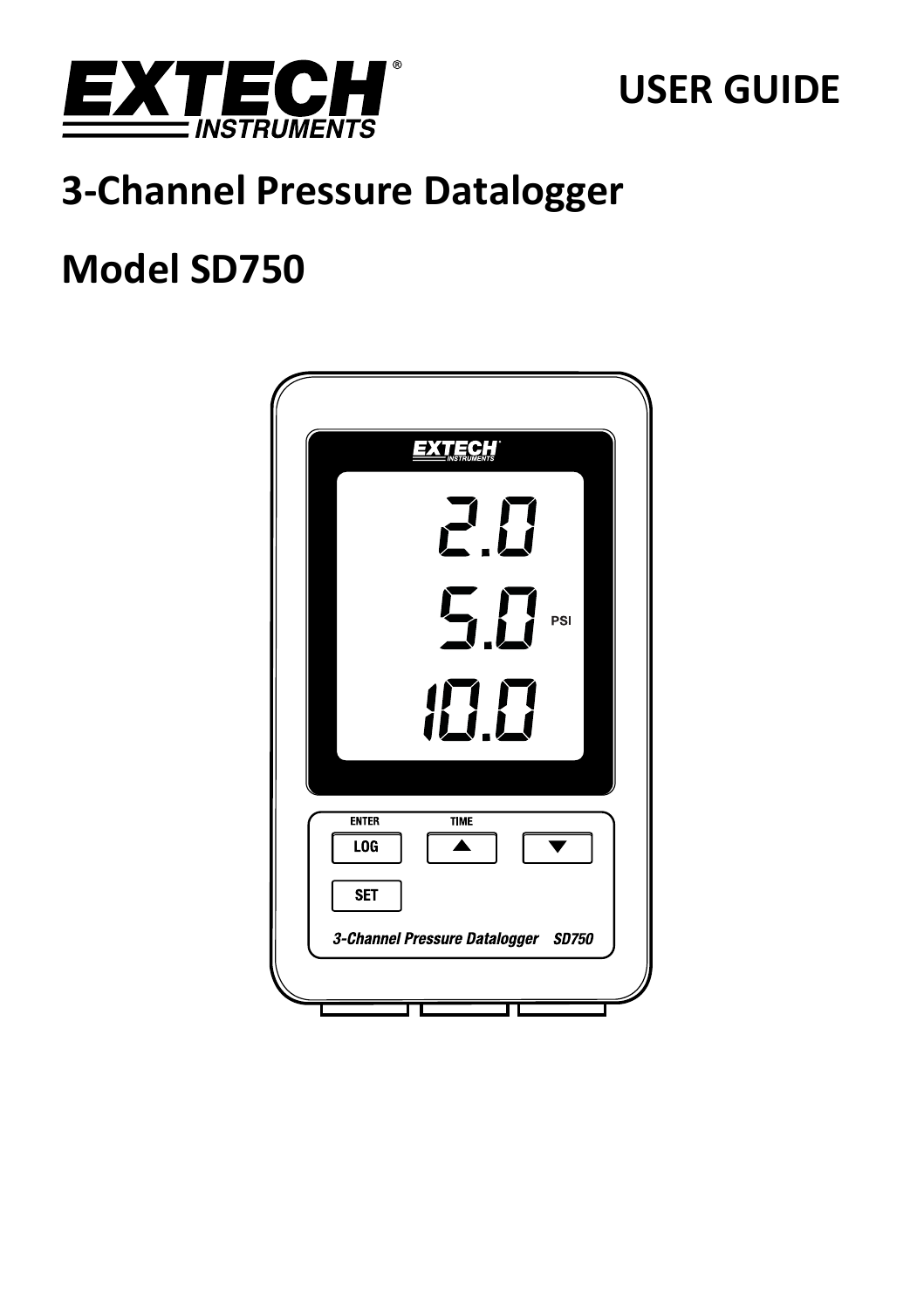# *Introduction*

Congratulations on your purchase of the Extech SD750 Pressure Datalogger for use with 2‐wire pressure transducers (optionally available). This meter displays and stores pressure measurement data over time storing the information on a SD card whose data can then be downloaded to a PC. This meter is shipped fully tested and calibrated and, with proper use, will provide years of reliable service. Please visit our website (www.extech.com) to check for the latest version of this User Guide, Product Updates, and Customer Support.

# *Features*

- Monitor Pressure Levels from three separate sources
- Datalogger date/time stamps and stores readings on an SD card in Excel® format for easy transfer to a PC
- RS232 serial 16-bit output stream
- Selectable data sampling rate: 5, 10, 30, 60, 120, 300, 600 seconds and AUTO
- Low power consumption, long battery life
- AC power adaptor (included)
- For use with 2-wire pressure transducers (optionally available)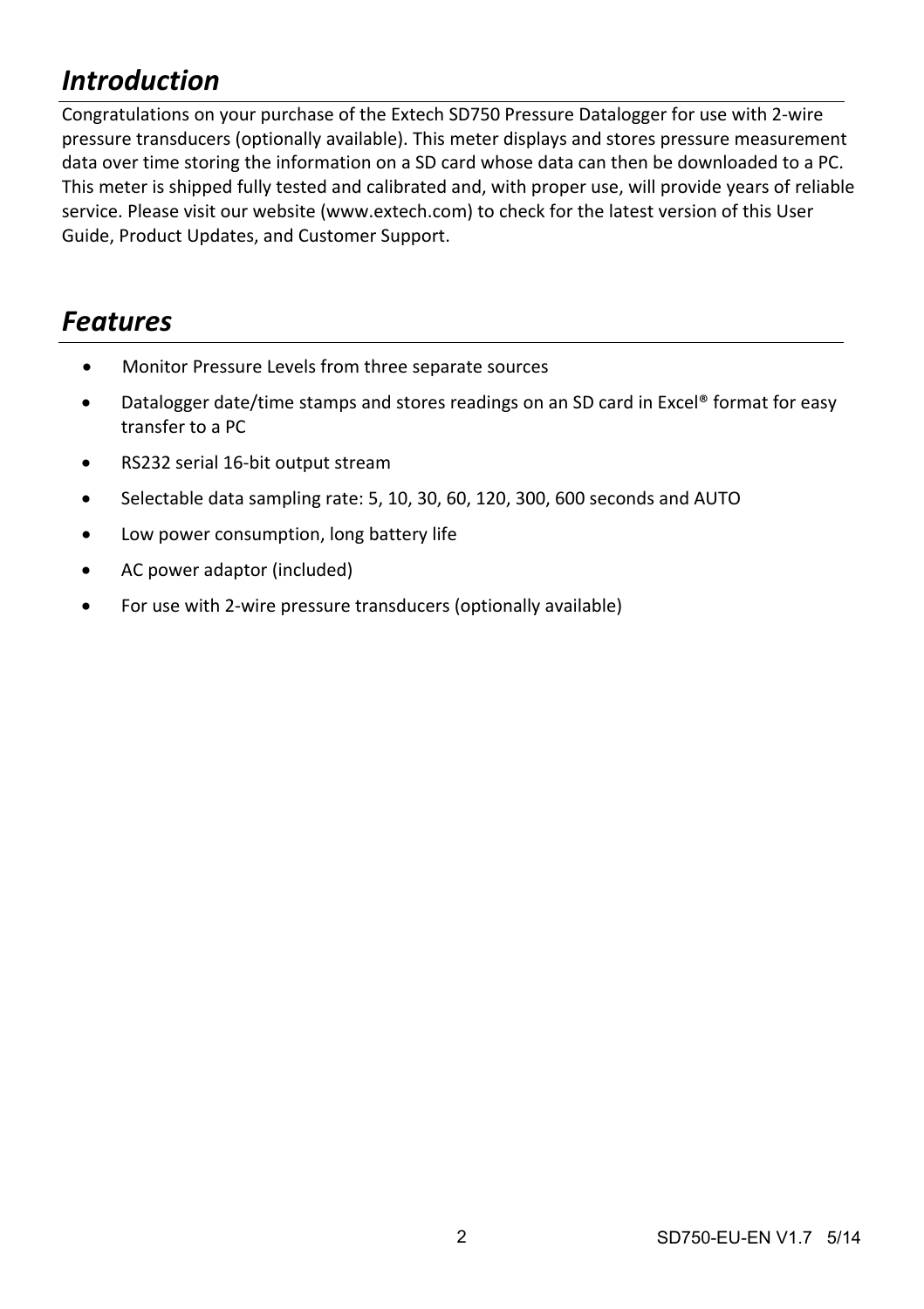# *Meter Description*

- 1. LCD Display
- 2. Channel 1 Pressure Reading
- 3. Channel 2 Pressure Reading
- 4. Channel 3 Pressure Reading Display
- 5. Unit of measure for all channels
- 6. Protective compartment door (side)
- 7. LOG (ENTER) button
- 8. SET button
- 9.  $\blacktriangledown$  down arrow button
- 10. ▲ (TIME) up arrow button
- 11. Channel 1 transducer input (4‐20mA)
- 12. Channel 2 transducer input (4‐20mA)
- 13. Channel 3 transducer input (4‐20mA)



## **Left side view (behind protective door)**

- 14. AC power adaptor jack for supplied adaptor
- 15. Reset button (press if display locks)
- 16. RS‐232 16‐bit data stream output
- 17. SD memory card socket



**Note:** The battery compartment, tilt stand, and wall mount access holes, not pictured, are located on the rear of the meter.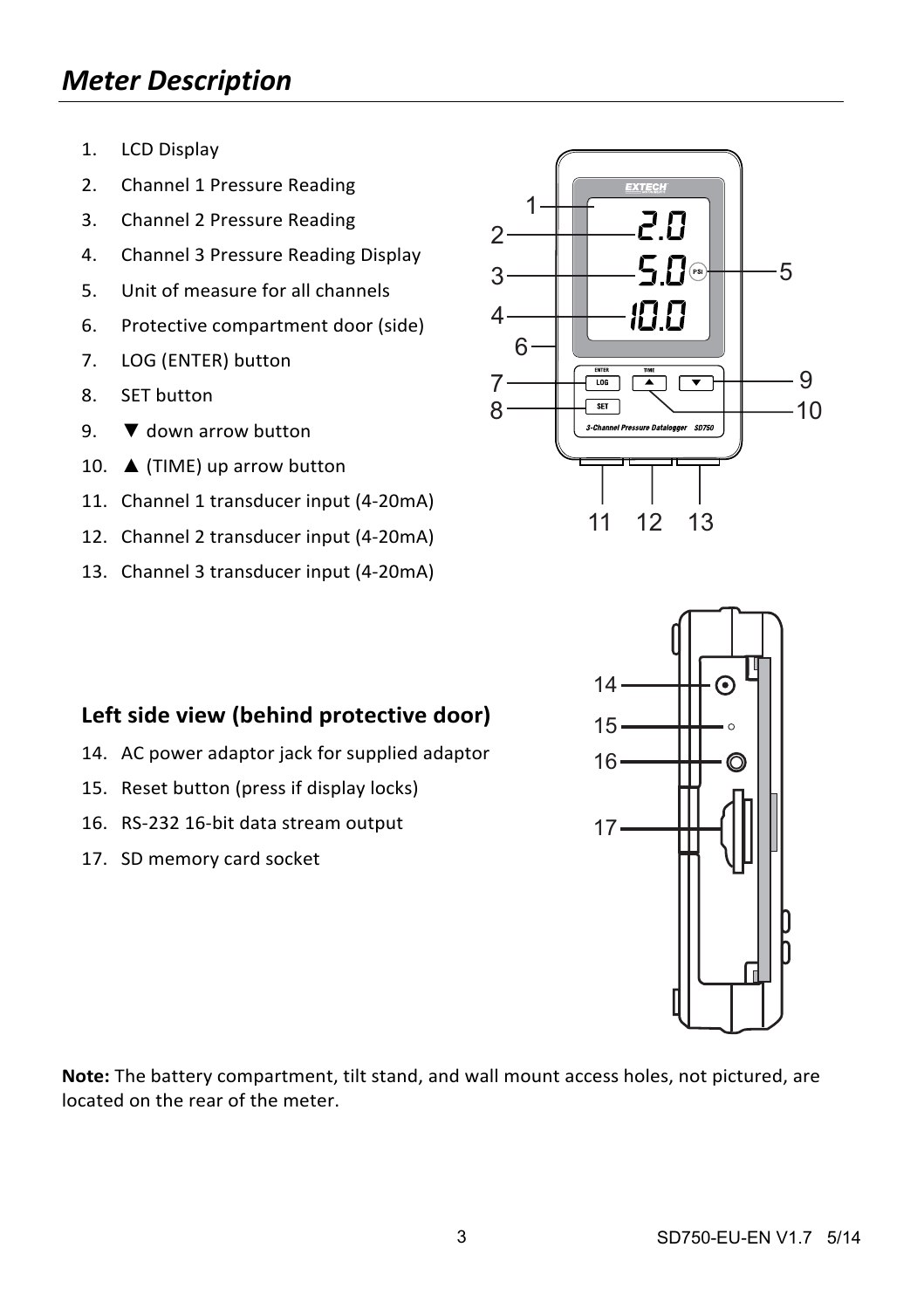# *Getting Started*

#### **Meter Power Notes:**

- $\circ$  The internal batteries (6 x 1.5V AAA) maintain the clock time/date accuracy.
- o The AC adaptor powers the unit for all other operation.
- $\circ$  Time and Date is kept accurate even when the AC adaptor is disconnected as long as fresh batteries are installed.
- o For normal operation, please install batteries AND connect the unit to an AC source via the AC adaptor.
- o The unit does not have a power switch.

#### **Battery Warning, Installation and Replacement**

- 1. When the  $\frac{d}{dx}$  low battery icon appears in the display, the batteries are weak and should be replaced as soon as possible.
- 2. To replace or install batteries, remove the Philips head screw that secures the rear battery cover and lift off the cover.
- 3. Replace the six (6) 'AAA' batteries (use alkaline, heavy duty type), observing polarity.
- 4. Replace and secure the cover.



Never dispose of used batteries or rechargeable batteries in household waste. As consumers, users are legally required to take used batteries to appropriate collection sites, the retail store where the batteries were purchased, or wherever batteries are sold.

**Disposal:** Do not dispose of this instrument in household waste. The user is obligated to take end‐of‐life devices to a designated collection point for the disposal of electrical and electronic equipment.

#### **Other Battery Safety Reminders**

- o Never dispose of batteries in a fire. Batteries may explode or leak.
- o Never mix battery types. Always install new batteries of the same type.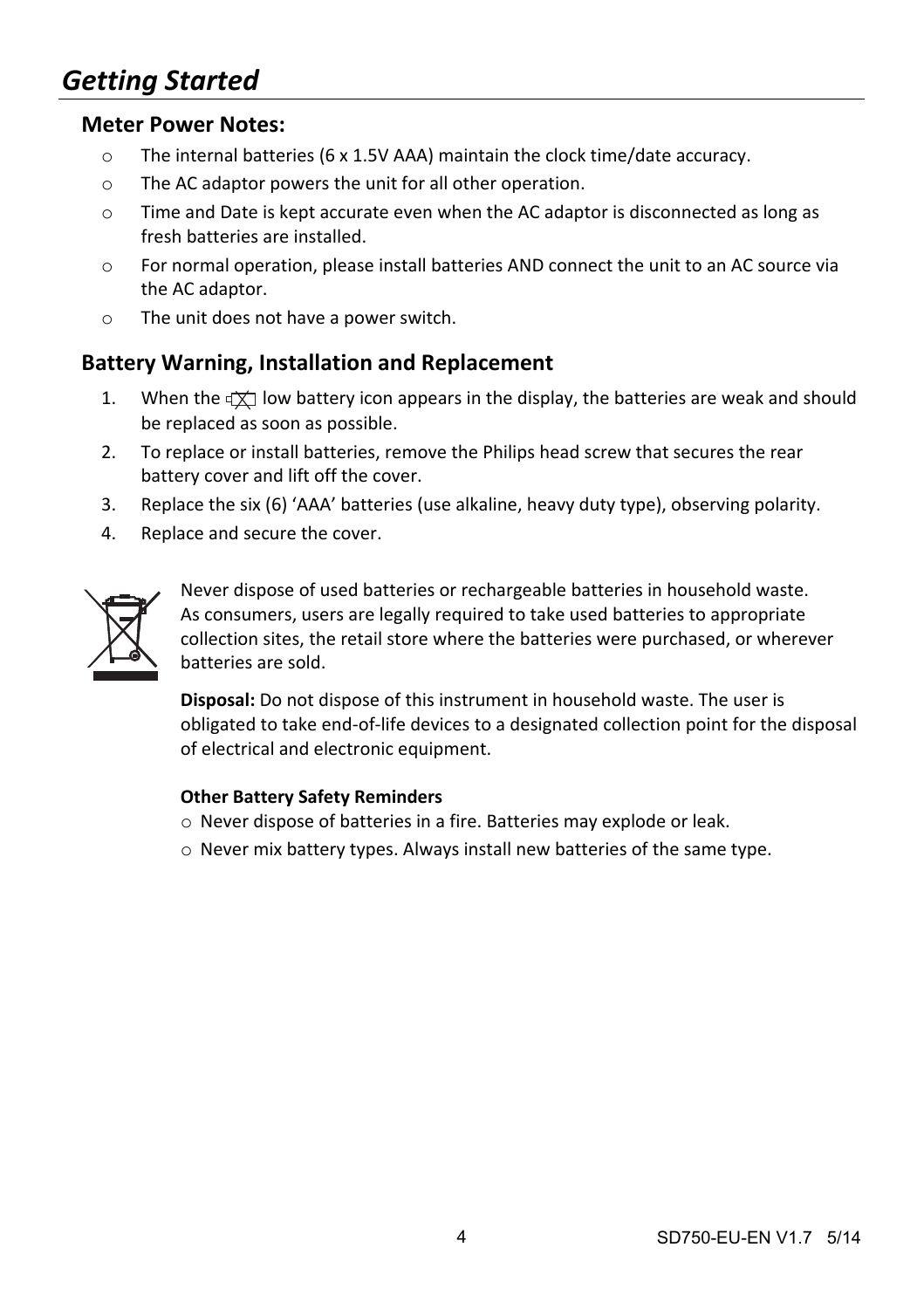### **Mounting and Wiring**

- o The SD750 can be placed on a tabletop using the supplied tilt stand, it can be wall mounted using the rear mounting access holes, or it can be laid flat on a desktop or other surface.
- o Up to three 4‐20mADC pressure transducers (two‐wire) can be connected to the bottom of the SD750 as shown in the diagram below.
- o Wiring for 2‐wire transmitters must be configured exactly as shown in the diagram. Only the two terminals on the right for each channel group are to be used. The two terminals on the left for each channel group are unused.
- o Signal positive (**S+**) and Power positive (**V+**) are connected to the same terminal as shown in the diagram below. Signal negative (**S–**) and Power negative (**V‐**) are connected to the same terminal as shown below.

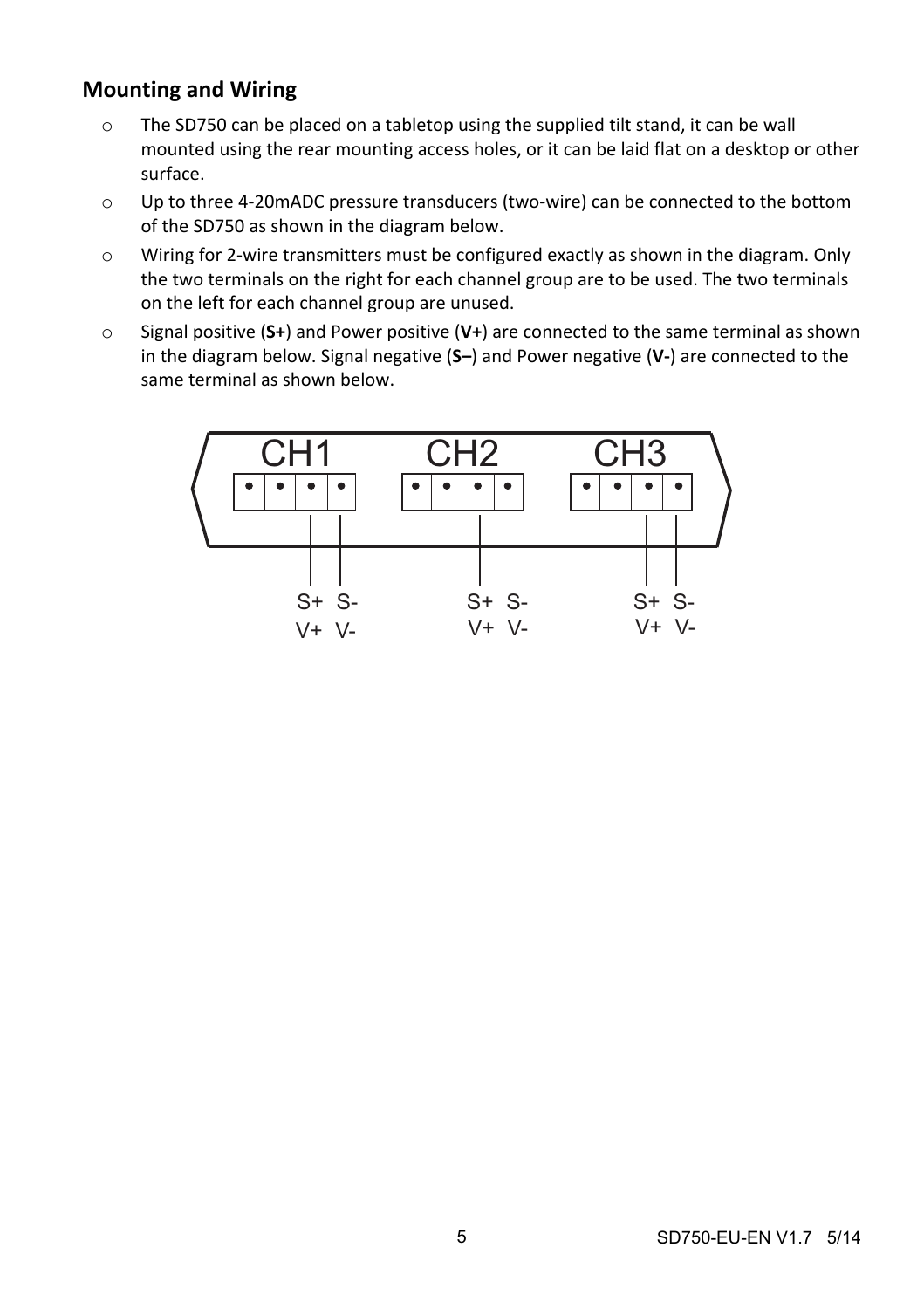# *Set Mode*

Before taking measurements and datalogging, the SD750 must be configured to match the application and transducers in question. The SET mode is used to accomplish the following:

- o Format a SD memory card
- o Set the clock date and time
- o Set the sampling time (datalogging capture rate)
- o Set the beeper sound ON/OFF
- $\circ$  Set the meter to use a decimal (US) or a comma (EU) for readings stored on the SD card
- o Set the RS232 data output stream ON/OFF
- $\circ$  Set CH1, CH2, and CH3 pressure sensor parameters to match the transducer(s) being used
- o Set the Pressure unit of measure (all channels use the same unit of measure)

**Note:** The datalogger function must be switched OFF before attempting to enter SET mode.

#### **SET MODE MENU**

To enter the SET mode, press and hold the SET button for > 2 seconds, and then release. 'SET' will flash quickly on the display and the symbol for the first Menu item **Sd F** (format SD card) will appear. Follow the steps below to navigate the menu tree and to make and save changes to parameter settings.

**Note:** In the SET mode, if no button is pressed within 5 seconds, the logger will exit the SET mode and return to the standard mode of operation.

#### 1. **Sd F**: Format the SD card

Use the ▲ button to select **yES** or **no**. To format (and completely erase) an SD card select 'yES' and then press Enter. The formatting process will begin. To skip this step without formatting the card, select 'no' and then press SET to advance to the next parameter.

2. **dAtE**: Set the date and time

Use the ▲ or ▼ buttons to adjust the Year/Month/Day/Hour/Minutes/Seconds. Use the Enter button to store and to step through the available fields. When done, Press SET to store the settings and to advance to the next parameter.

3. **SP‐t**: Set the sample time (datalogging capture rate)

Use the  $\triangle$  button to select the desired sample rate. The options are: 5, 10, 30, 60, 120, 300, 600 seconds and AUTO. In AUTO, a reading will be stored only when there is a value change of ±10 digits. Press ENTER to store the setting and to advance.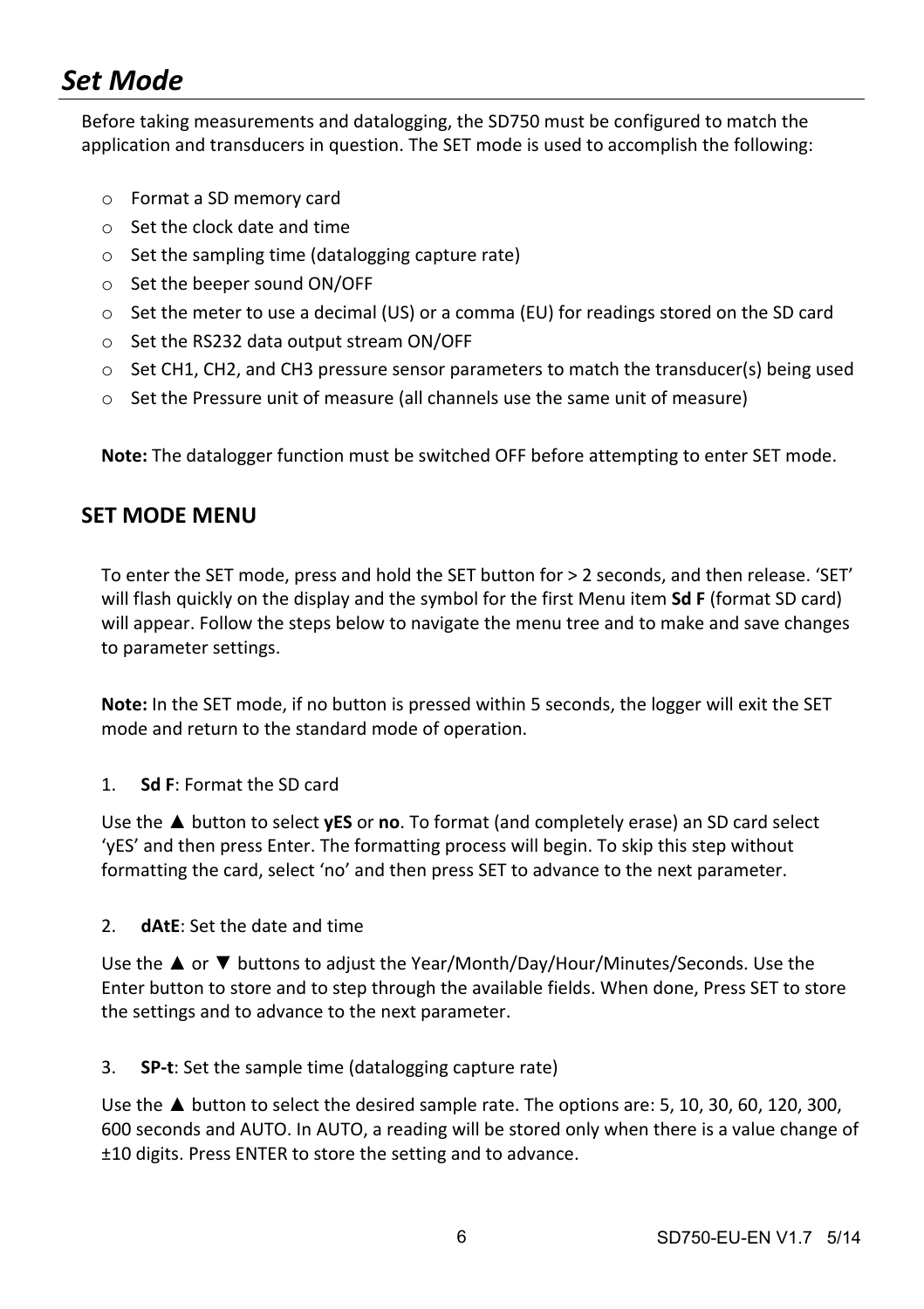#### 4. **bEEP**: Set the beeper ON or OFF

Use the  $\triangle$  button to select ON or OFF and then press Enter to store the setting and to advance.

5. **dEC**: Set the SD card decimal character

Use the  $\triangle$  button to select USA (for decimal point usage) or Euro (for comma usage) and press ENTER to store the setting and to advance.

6. **rS232**: Set the RS232 data output stream ON/OFF

Use the ▲ button to select ON or OFF and then press ENTER to store the selection and to advance. For streaming of data to a PC via the RS232 Output jack, the optional 407001‐USB kit (RS232 to USB cable and driver CD) along with the 407001 software (available free at the extech website www.extech.com) are required.

7. **tyPE CH1**: Set Channel 1 Pressure Sensor range

The selected range must match the range for a given transducer. Use the ▲ button to select 2, 5, 10, 20, 50, 100, 200, or 400 bar and then press ENTER to store the setting and to advance.

- 8. **tyPE CH2**: Set Channel 2 Pressure Sensor type (same procedure as for Channel 1 above)
- 9. **tyPE CH3**: Set Channel 3 Pressure Sensor type (same procedure as for Channels 1 and 2)
- 10. **unit**: Set the unit of measure for all channels

Use the ▲ button to select a unit of measure. All channels share the same unit of measure. The options are BAR, PSI, kg/cm<sup>2</sup>, mm HG, in HG, m H<sub>2</sub>O, in H<sub>2</sub>O, ATP (atmospheres), and kPa.

11. **ESC**: Exit the setting mode. Press the SET button to return to normal operation.

### **System RESET**

If a condition appears where the CPU does not respond to keystrokes or the meter display seems frozen, press the recessed RESET button on the left side of the datalogger behind the protective door to return the meter to a working state (insert a paper clip or similar pointed object to press the RESET button).

### **RS‐232/USB PC Interface**

For streaming of data to a PC via the RS232 Output jack, the optional 407001‐USB kit (RS232 to USB cable and driver CD) along with the 407001 software (available free at the extech website www.extech.com) are required.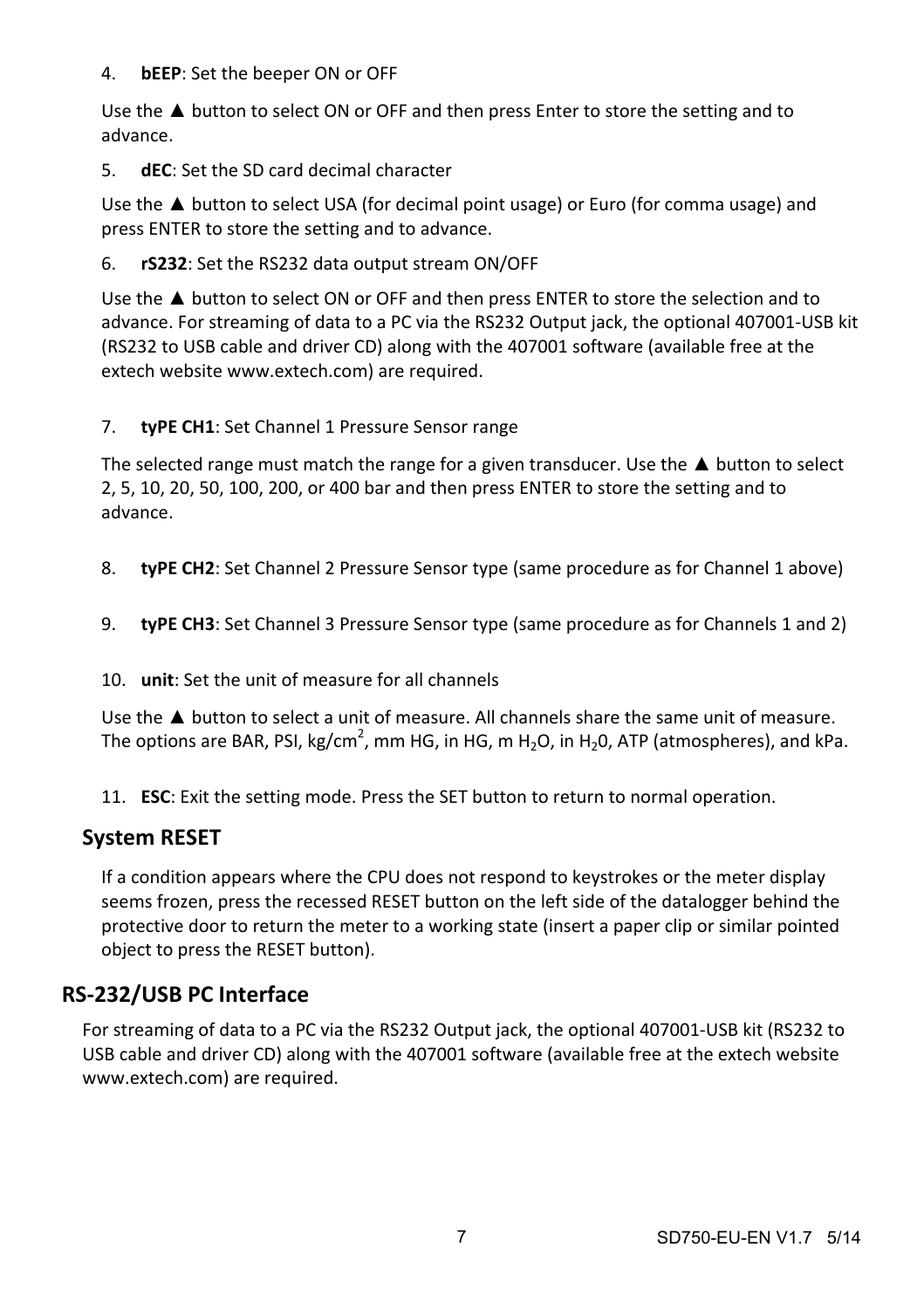# *Measurements*

When the meter is properly powered, mounted, configured, and wired to the transducers as described earlier, the meter can begin to be used to accurately display pressure readings.

The meter's LCD shows the Channel 1 input reading on the top, the Channel 2 reading in the center, and the Channel 3 reading on the bottom as shown below. If the **x100** indicator is flashing on the display, multiply the displayed reading by a factor of 100 to obtain the correct reading.

The unit of measure shown to the right of the Channel 2 reading applies to all channels. Select the unit of measure as described in the SET MODE section.

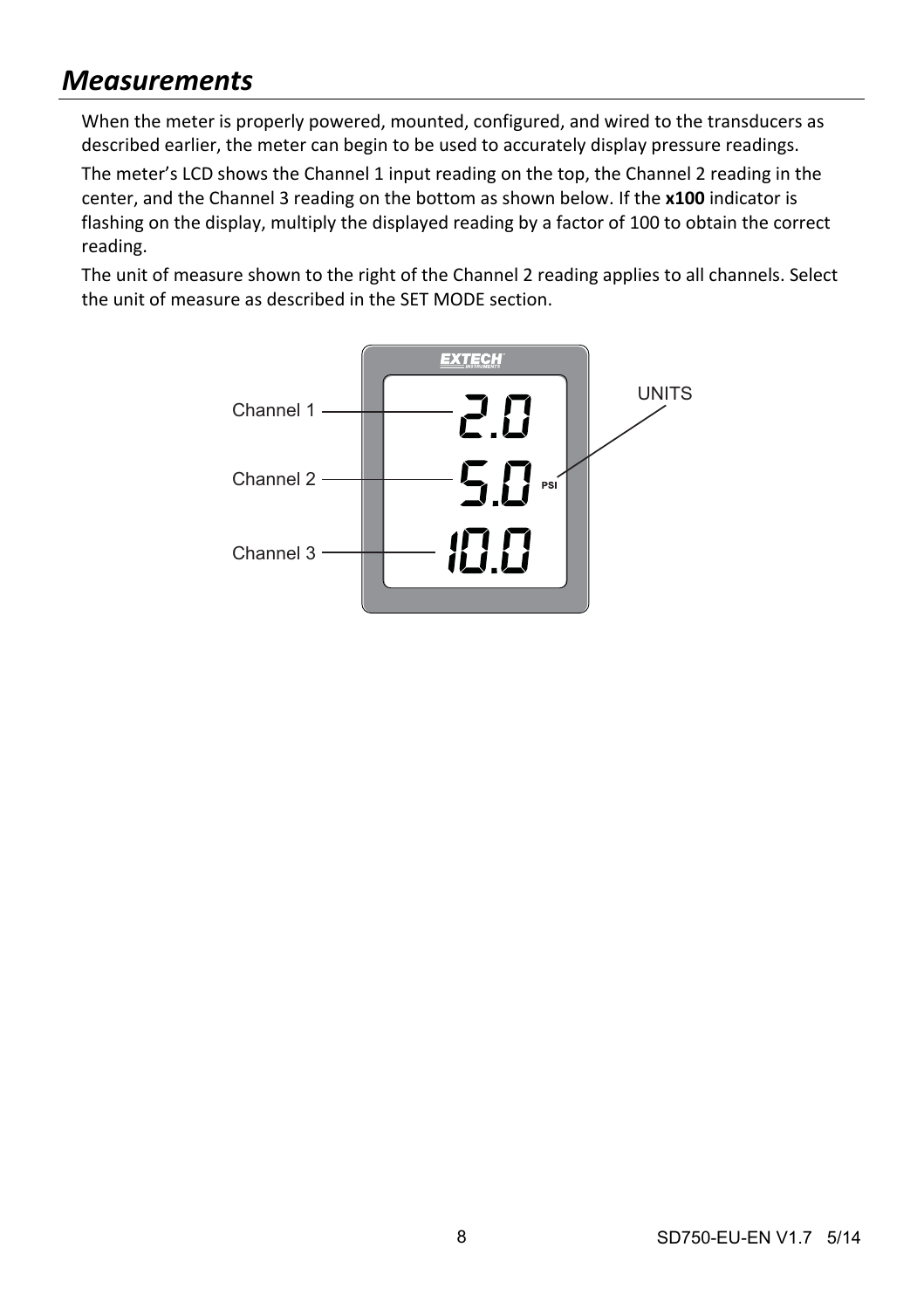# *Datalogging*

1. Open the left side door and insert an SD card

#### **SD Considerations:**

- o The SD card should be at least 1GB in capacity. 4GB is the maximum size recommended, although a card of up to 16GB can be accommodated.
- o Do not use memory cards formatted by other meters or cameras. Use the SD card formatting procedure included in the SET MODE section of this manual.
- $\circ$  If a SD memory card is not installed, an error message will appear in the display. Displayed error messages:



- 2. Program the meter as described in the SETUP MODE section of this guide.
- 3. Press the LOGGER button for >2 seconds to begin logging. 'DATALOGGER' will appear in the display and the meter will beep each time data is recorded (if beeper is enabled in SET mode).
- 4. To stop datalogging, press the LOGGER button for > 2 seconds. 'DATALOGGER' will change to 'DATA' and the meter will count down through the recorded data list reading by reading.

**Important Note:** Never remove the SD memory card while the datalogger is running.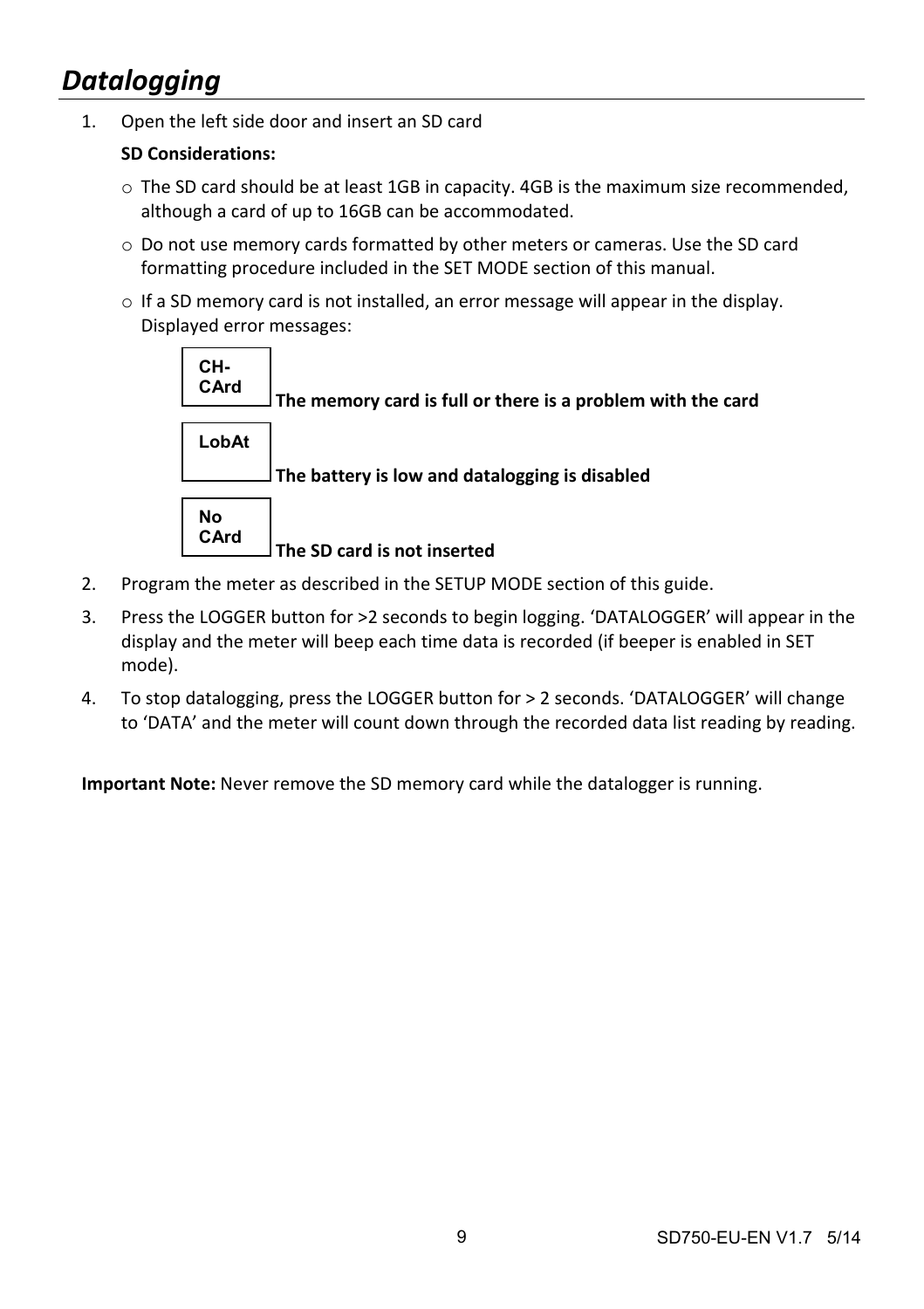### **SD Card Data Structure**

- 1. When the SD card is first inserted into the datalogger the folder **PSB01** is created on the card.
- 2. The first datalogging session will then create a file PSB 01001.xls. All data will be saved to this file until the number of columns reaches 30,000.
- 3. After 30,000 columns, a new file (PSB010**02**.xls) is created. This is repeated every 30,000 columns until PSB010**99**.xls. At this point a new folder, PSB**02** is created and the process is repeated; PSB**10** is the final folder.

### **Transferring Data to a PC**

- 1. Remove the memory card from the datalogger and plug it into the SD card slot on the PC. For PCs that do not include an SD card reader, external SD card readers are generally available and can be connected to the PC's USB jack.
- 2. Launch Excel® and open the data file on the memory card from within the spreadsheet program. The file will appear similar to the one shown below.

| ⊿              | A               | B           | C        | D         | E        | F                     | G                    | н                     |          |
|----------------|-----------------|-------------|----------|-----------|----------|-----------------------|----------------------|-----------------------|----------|
|                | <b>Position</b> | <b>Date</b> | Time     | Ch1 Value | Ch1 Unit | Ch <sub>2</sub> Value | Ch <sub>2</sub> Unit | Ch <sub>3</sub> Value | Ch3 Unit |
| $\overline{2}$ | 1               | 12/26/2012  | 10:28:14 | 0.16      | bar      | 0.3                   | bar                  | 0.22                  | bar      |
| 3              | $\overline{2}$  | 12/26/2012  | 10:28:25 | 0.16      | bar      | 0.3                   | bar                  | 0.22                  | bar      |
| 4              | 3               | 12/26/2012  | 10:28:35 | 0.16      | bar      | 0.3                   | bar                  | 0.22                  | bar      |
| 5              | 4               | 12/26/2012  | 10:28:45 | 0.16      | bar      | 0.3                   | bar                  | 0.22                  | bar      |
| 6              | 5               | 12/26/2012  | 10:28:55 | 0.16      | bar      | 0.3                   | bar                  | 0.22                  | bar      |
| $\overline{7}$ | 6               | 12/26/2012  | 10:29:05 | 0.16      | bar      | 0.3                   | bar                  | 0.22                  | bar      |
| 8              | 7               | 12/26/2012  | 10:29:15 | 0.16      | bar      | 0.3                   | bar                  | 0.22                  | bar      |
| $\overline{9}$ | 8               | 12/26/2012  | 10:29:25 | 0.16      | bar      | 0.3                   | bar                  | 0.22                  | bar      |
| 10             | 9               | 12/26/2012  | 10:29:35 | 0.16      | bar      | 0.3                   | bar                  | 0.22                  | bar      |
| 11             | 10              | 12/26/2012  | 10:29:45 | 0.16      | bar      | 0.3                   | bar                  | 0.22                  | bar      |
| 12             | 11              | 12/26/2012  | 10:29:55 | 0.16      | bar      | 0.3                   | bar                  | 0.22                  | bar      |
| 13             | 12 <sup>2</sup> | 12/26/2012  | 10:30:05 | 0.16      | bar      | 0.3                   | bar                  | 0.22                  | bar      |
| 14             | 13              | 12/26/2012  | 10:30:15 | 0.16      | bar      | 0.3                   | bar                  | 0.22                  | bar      |
| 15             | 14              | 12/26/2012  | 10:30:25 | 0.16      | bar      | 0.3                   | bar                  | 0.22                  | bar      |
| 16             | 15              | 12/26/2012  | 10:30:35 | 0.16      | bar      | 0.3                   | bar                  | 0.22                  | bar      |

### **Quick Check the Time, Date, and Sample Rate Settings**

Press and Hold the TIME button for > 2 seconds and the display will automatically cycle through the date, time and sample rate information. To edit these settings please refer to the SET mode section of this guide.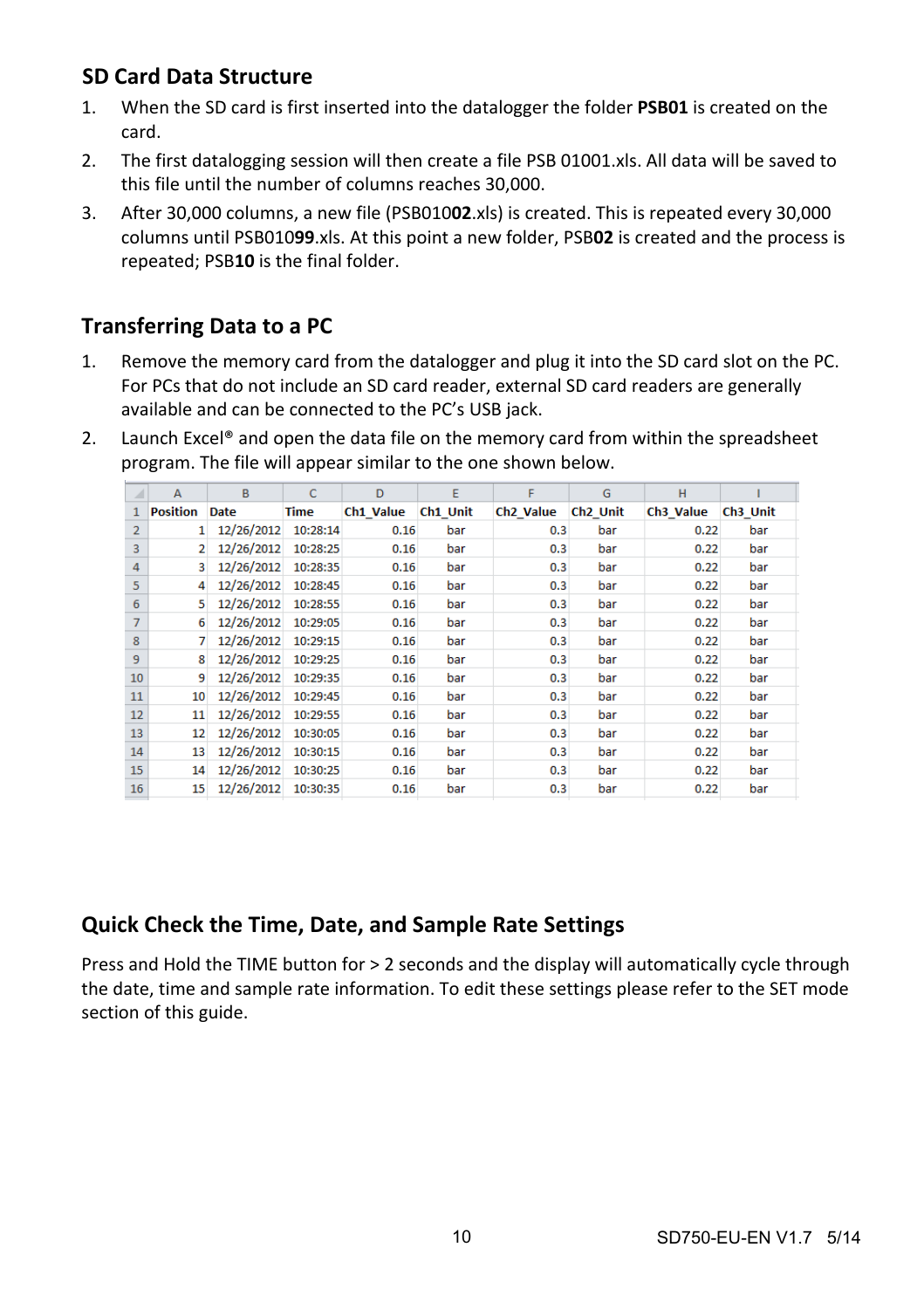# *Specifications*

## **Meter Specifications**

| Display                      | 60 x 50 mm (2.4 x 2.0") LCD                                                                                              |
|------------------------------|--------------------------------------------------------------------------------------------------------------------------|
| Measurements                 | Pressure from up to 3 two-wire pressure transducers                                                                      |
| Input signals                | Linear 4-20 mA DC process signal                                                                                         |
| Accuracy                     | $\pm$ (0.5% + 2 digits) of reading (meter only, does not include<br>transducer error)                                    |
| <b>Memory Card</b>           | SD memory card, 1 GB to 16 GB (4 GB maximum recommended)                                                                 |
|                              | Datalogger Sampling Rate 5/10/30/60/120/300/600 seconds or Automatic                                                     |
| Datalogger errors            | 0.1% maximum for total saved data (typical)                                                                              |
| Temp. Compensation           | Automatic                                                                                                                |
| Display update rate          | Approx. 1 second                                                                                                         |
| Data Output                  | RS 232 Serial Interface; 16-bit data stream via 3.5mm jack                                                               |
| <b>Operating Temperature</b> | 0 to 50°C (32 to 122°F)                                                                                                  |
| <b>Operating Humidity</b>    | Less than 85% RH                                                                                                         |
| <b>Power Supplies</b>        | Six (6) 'AAA' Alkaline, heavy duty 1.5 V batteries and<br>9V AC adaptor. Both methods must be used for proper operation. |
|                              | Batteries maintain time and date (even when the AC adaptor is<br>disconnected)                                           |
|                              | AC adaptor power all other functions                                                                                     |
| Weight                       | 199 g (0.44 lbs.)                                                                                                        |
| <b>Dimensions</b>            | 132 x 80 x 32mm (5.2 x 3.1 x 1.3")                                                                                       |
| <b>Optional Accessories</b>  | 2-wire transducers, RS232 serial cable, RS232 USB adaptor                                                                |
|                              |                                                                                                                          |